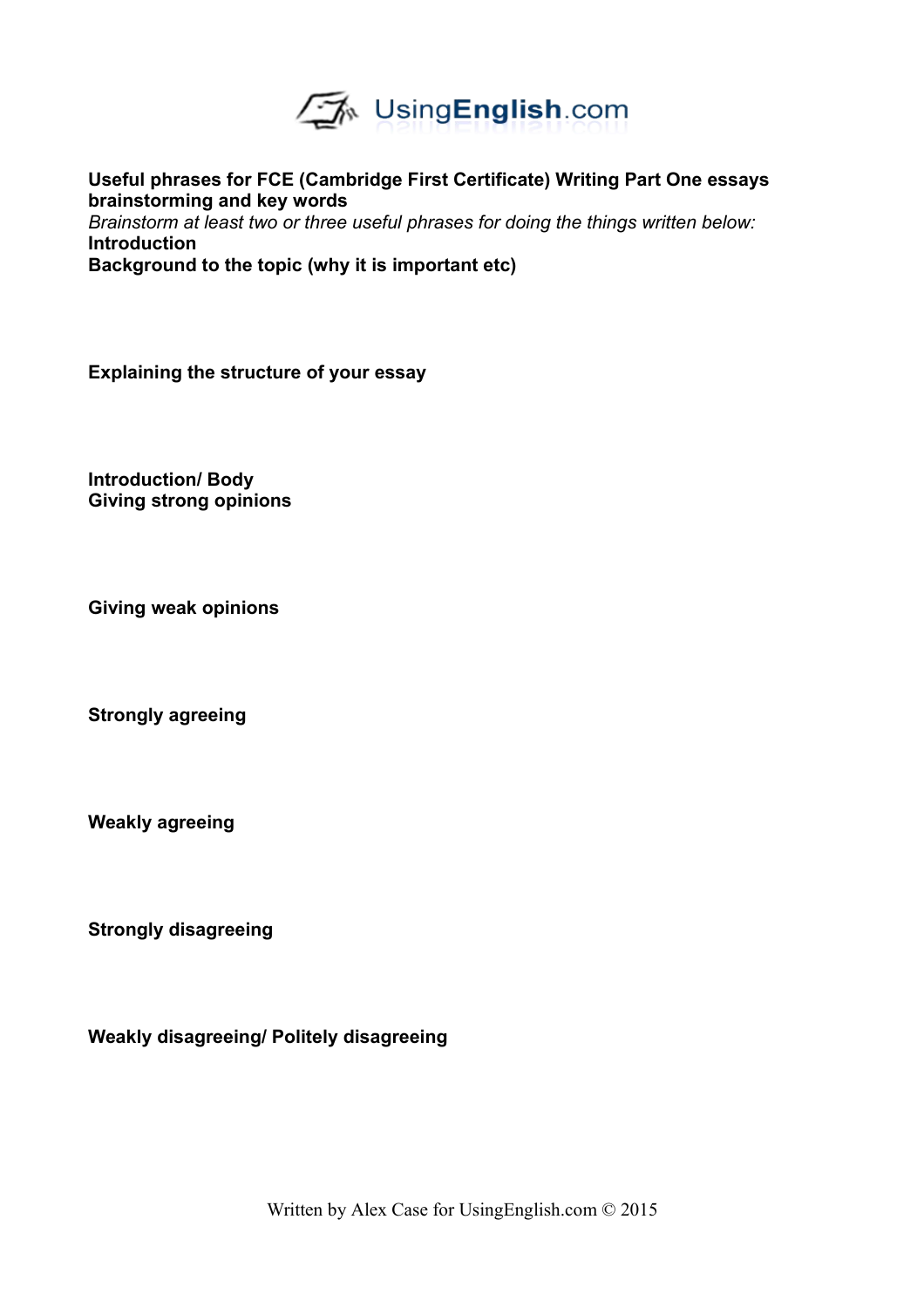

**Body Supporting your opinions Personal experience**

**Giving examples**

**Other people opinions and knowledge/ Things you heard and read**

**Giving reasons/ Cause and effect/ Consequences**

**Further explanation**

**Looking at both sides/ Looking at the other side/ Contrasting**

**Final paragraph Summarising/ Conclusion**

**Recommending/ Giving advice/ Talking about solutions/ Adding a further point that leads on from your conclusion**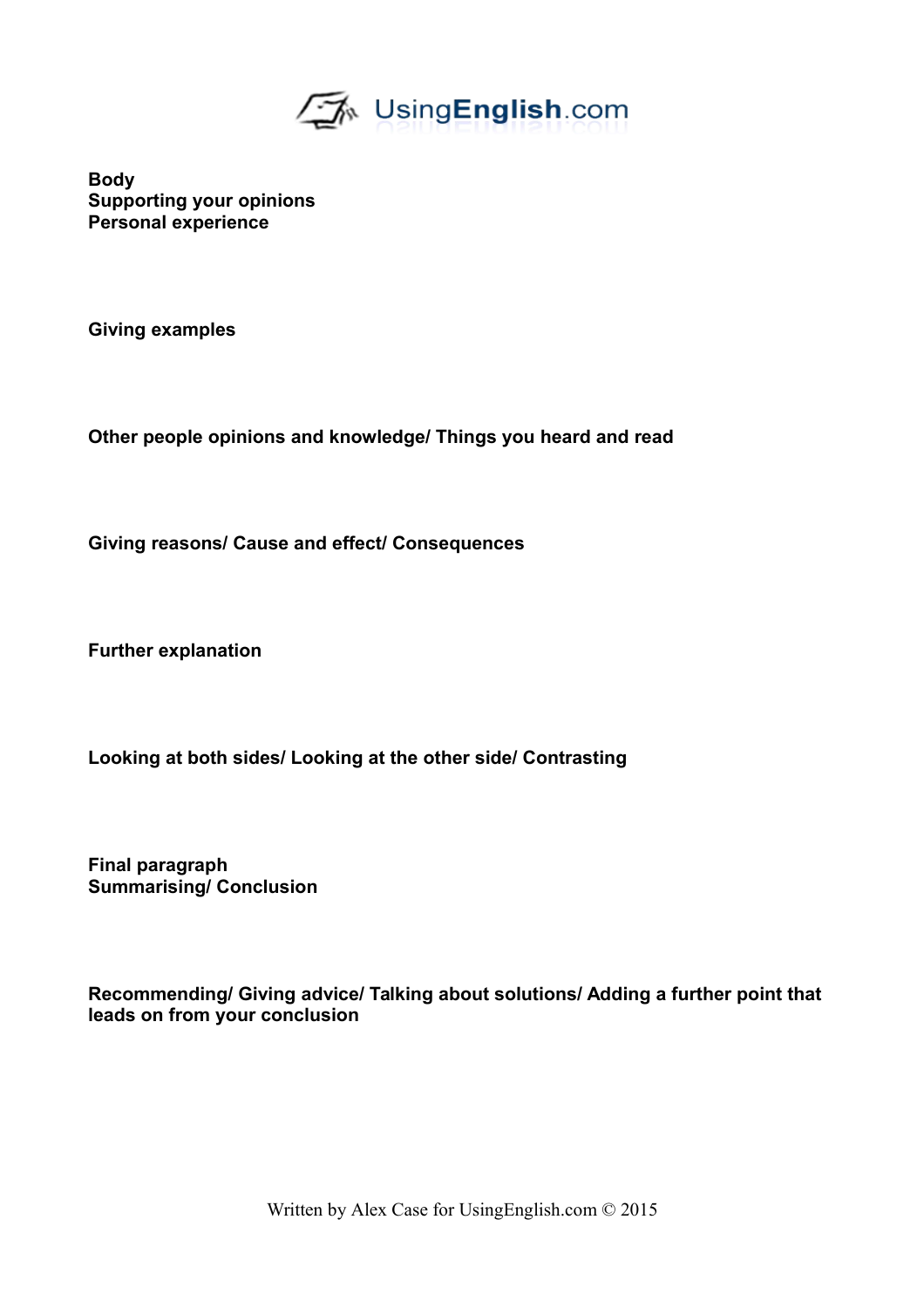

#### **Key words**

*Use the words below to help with the task above. Using other forms of the words is also possible.* 

#### **Introduction**

#### **Background to the topic (why it is important etc)**

believed common change controversial last lot majority modern news people society two world

**Explaining the structure of your essay**

both divided reasons then

### **Introduction/ Body Giving strong opinions**

absolutely certain clear definitely doubt honest obvious really strongly

### **Giving weak opinions**

arguments both experience expert humble know personal would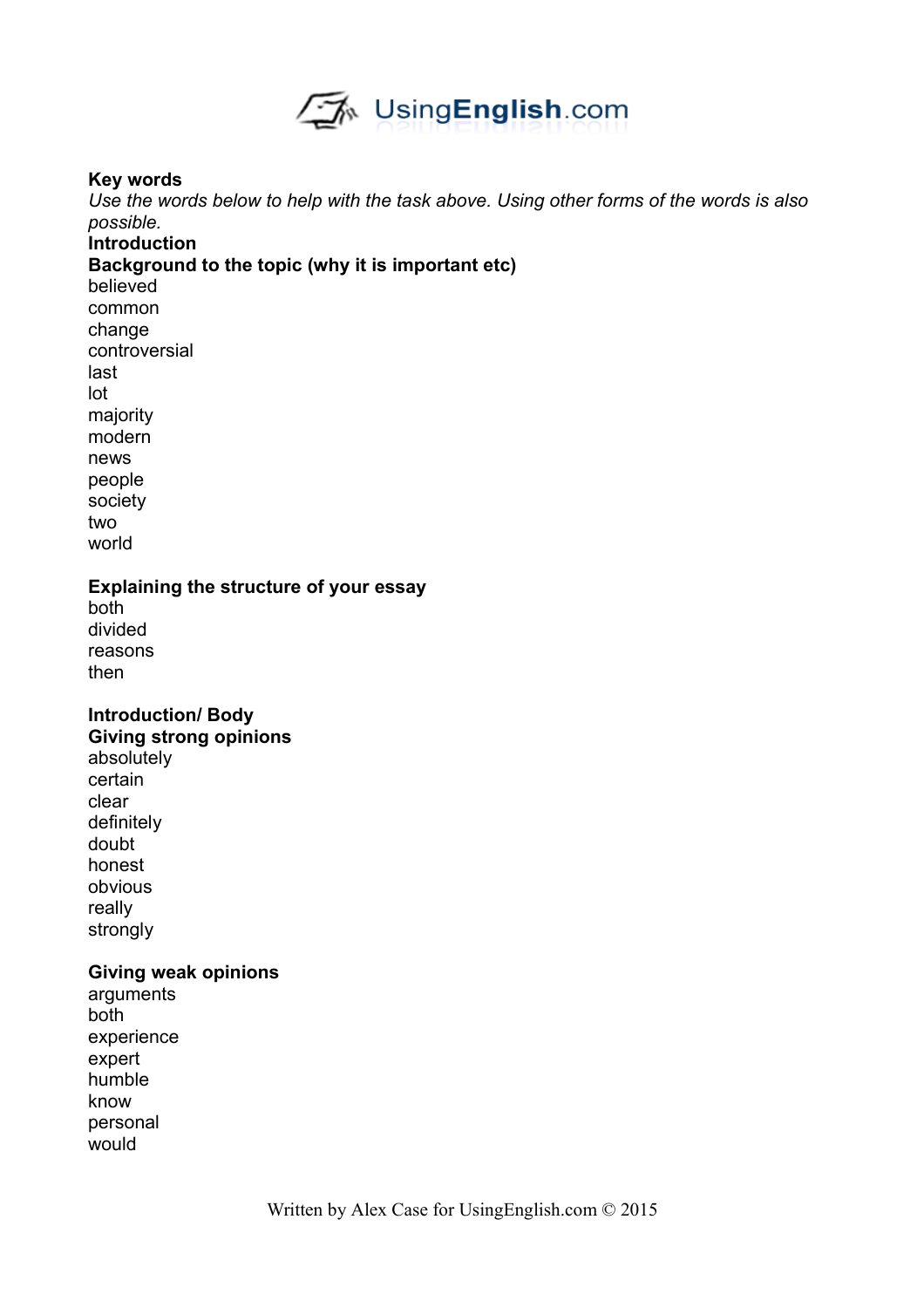

### **Strongly agreeing**

agree more right sense think

### **Weakly agreeing**

accept agree sense

# **Strongly disagreeing**

accept agree merit

**Weakly disagreeing/ Politely disagreeing** agree but

**Body Supporting your opinions Personal experience** experience found

### **Giving examples**

example instance such

**Other people opinions and knowledge/ Things you heard and read** according once

### **Giving reasons/ Cause and effect/ Consequences**

caused consequence due order reason result

**Further explanation** other say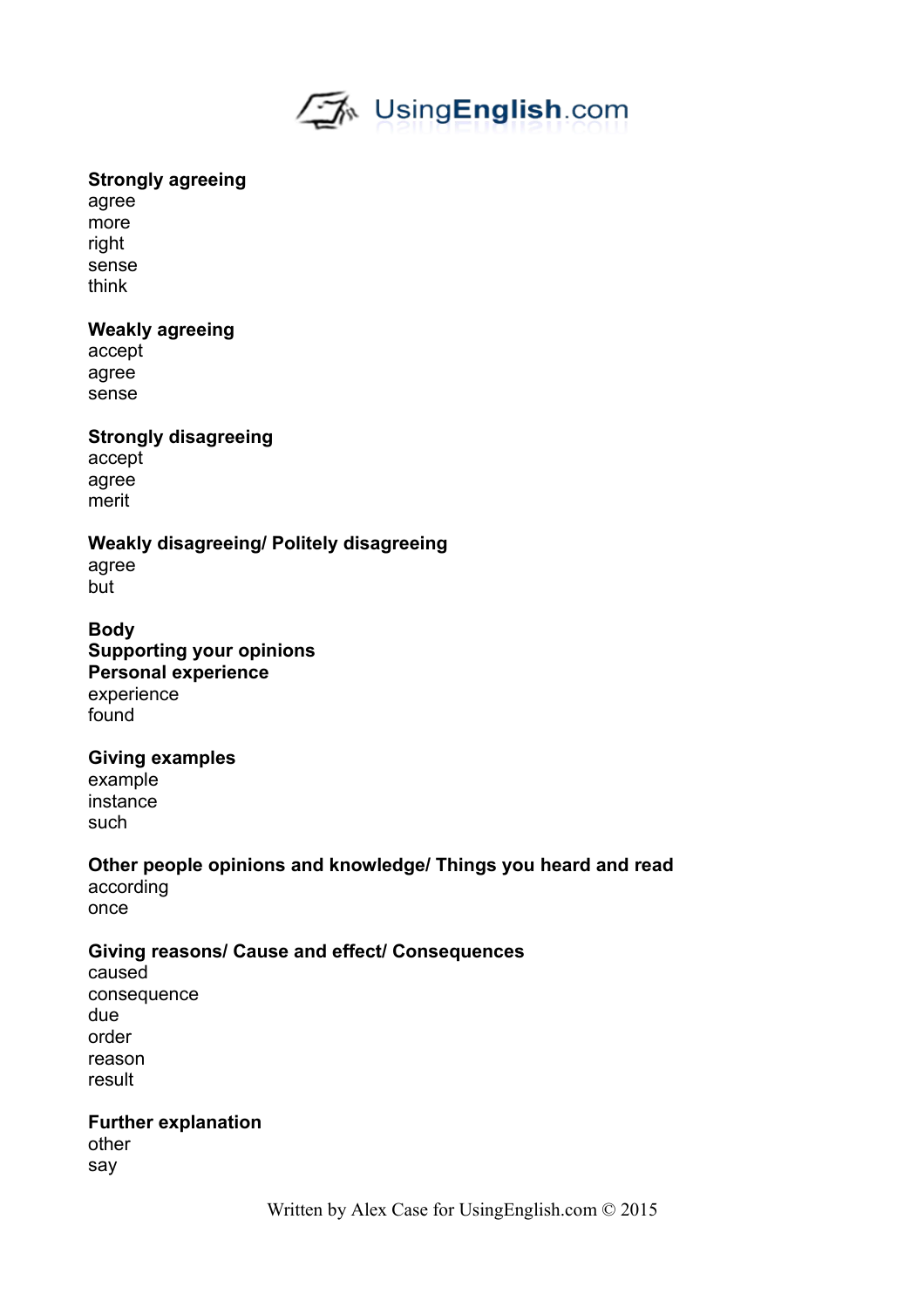

# **Looking at both sides/ Looking at the other side/ Contrasting**

also hand opposite side spite turning

# **Final paragraph**

**Summarising/ Conclusion** above all although balance conclude having outweigh restate said sum whole

**Recommending/ Giving advice/ Talking about solutions/ Adding a further point that leads on from your conclusion** best choice government really

*Compare your answers with those on the next page, then test each other in pairs:*

- Read out sentences with the key words missing from one section
- Read out key words and help your partner make the sentences
- Just give the name of the section and help your partner come up with as many sentences with that function as you can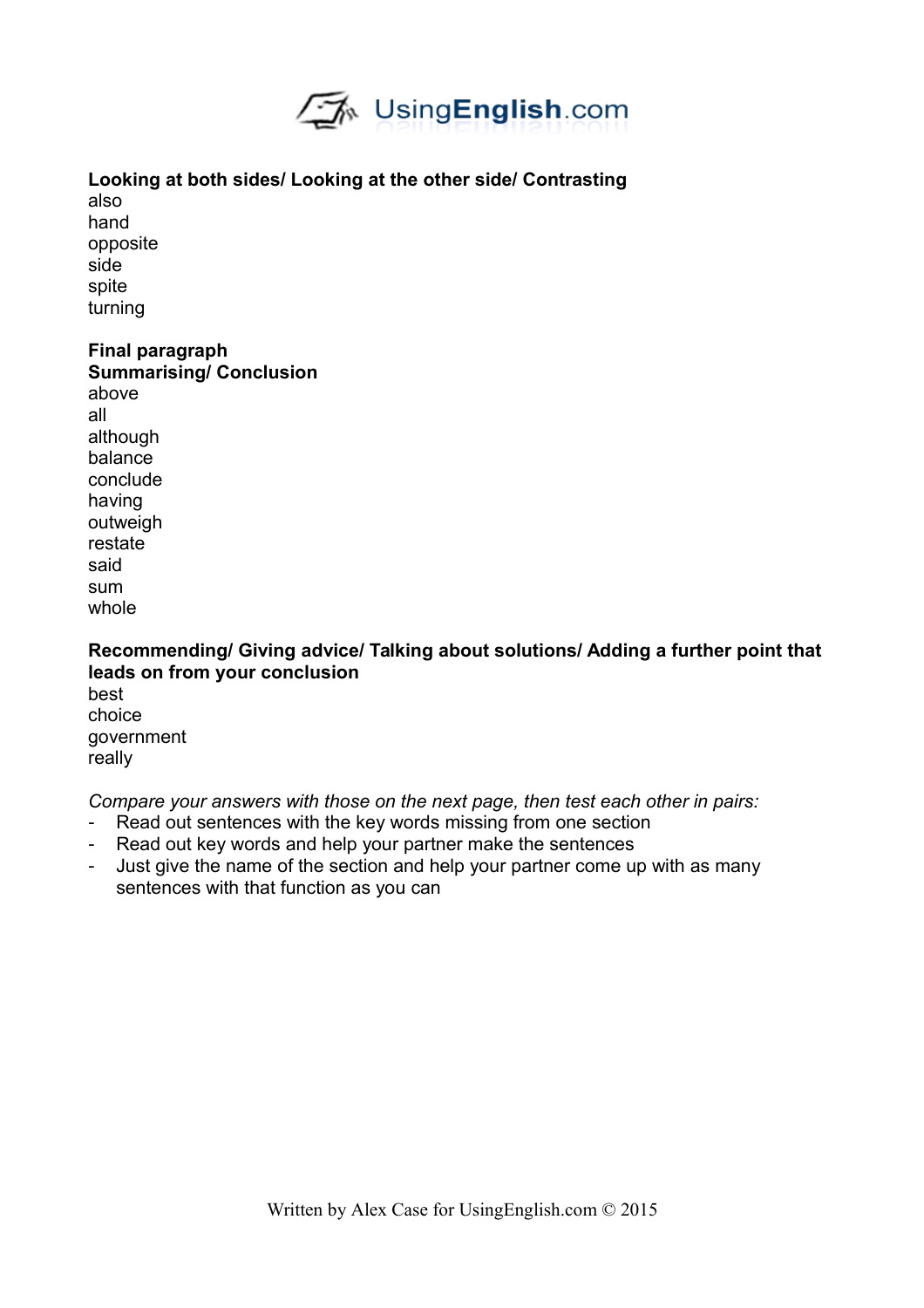

# **Useful phrases for FCE (Cambridge First Certificate) Writing Part One essays brainstorming and key words**

**Suggested answers**

*Many other answers are possible, so please check any other sentences you wrote with your teacher.* 

### **Background to the topic (why it is important etc)**

It is widely **believed** that…

… is a **common** talking point./ It is a **common** view that…/ It is **common**ly thought that…/ There is a **common** opinion that…

There has been a **change** in…

…is a **controversial** topic./ is very **controversial**.

Over the **last** few years/ decades…

There has been a **lot** of discussion of…/ There has been a **lot** of debate over…/ There has been a **lot** of controversy over…

The **majority** of people (who I know) seem to think that…

In **modern** life,…

… has been getting a lot of **news**paper coverage recently./ … has been in the **news** a lot recently. .

For **people** nowadays,…/ (In my country) many (older/ younger) **people** (think/ say that)... It is often **said** that…

In today's **society**,…

There are **two** very different points of view on the topic of…

In our globalised **world**,…

# **Explaining the structure of your essay**

I will examine **both** sides below and then give my own opinion./ After looking at this matter from **both** sides, I will…

I have **divided** my essay into three parts.

I will give three **reasons** for that below.

I will look at/ write about/ examine/ consider/ discuss … and **then** …

# **Giving strong opinions**

I'm **absolutely** certain that…/ I'm **absolutely** positive that…/ I'm **absolutely** convinced that…/ There can be **absolutely** no doubt that…/ I have **absolutely** no doubt that…

I am **certain** that…/ I **certain**ly don't believe that ...

It seems **clear** to me that…/ It is **clear** to me that…

I would **definitely** say that…

I have (absolutely) no **doubt** that…/ There can be (absolutely) no **doubt** that…/ I don't think anyone can **doubt** that…/ Without (the shadow of) a **doubt**…

In my **honest** opinion,…

It seems **obvious** to me that…/ It is **obvious** to me that…/ **Obvious**ly…

I **really** think that…

I **strongly** believe that…/ I **strongly** object to (the idea that)…

# **Giving weak opinions**

Although the **arguments** for/ against are also quite convincing,…/ Although there are also **arguments** for/ against…

Written by Alex Case for UsingEnglish.com © 2015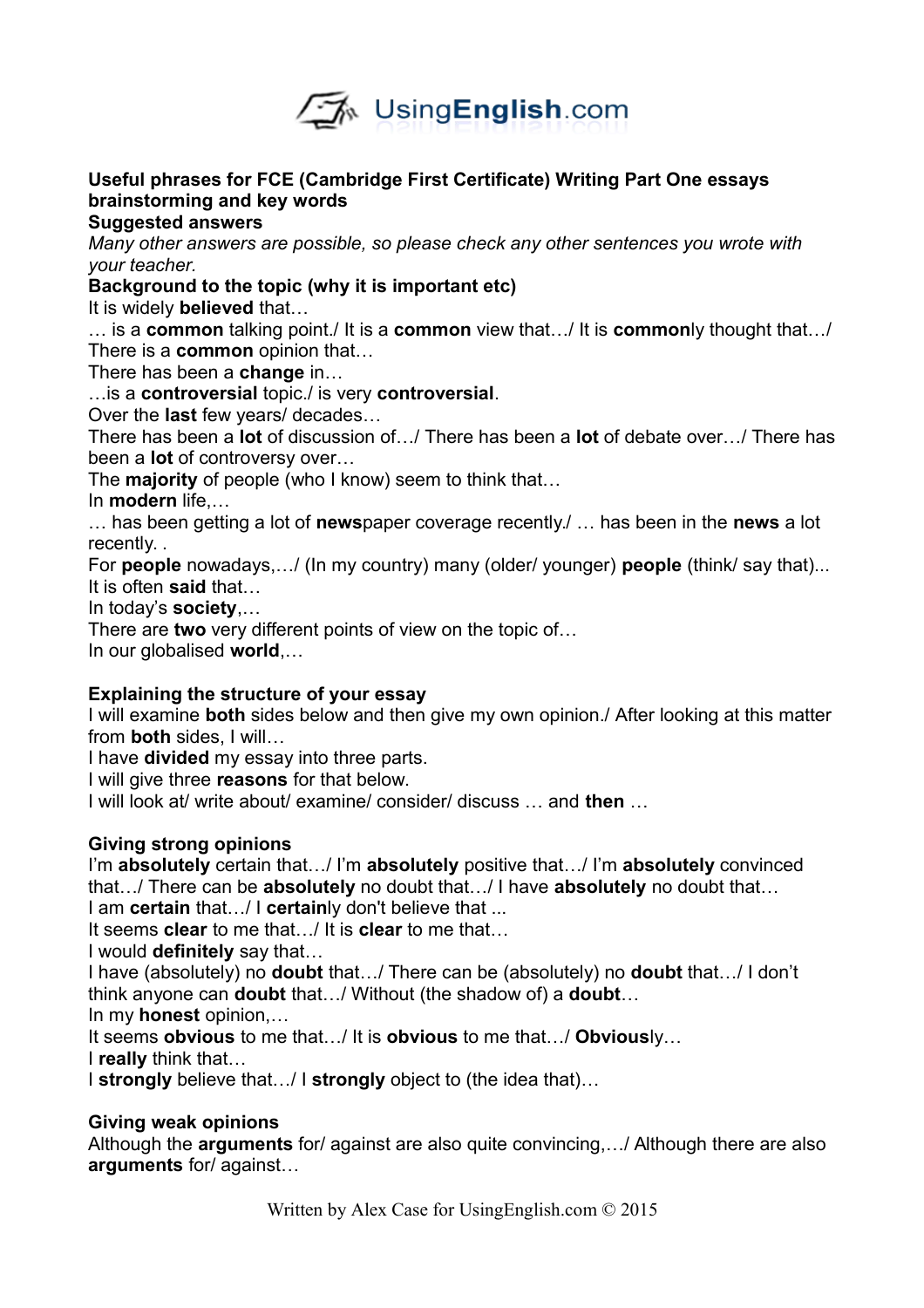

Although there are **both** advantages and disadvantages,…

I don't have much **experience** of this, but…/ In my limited **experience**,…

I'm no **expert** on this, but…

In my **humble** opinion,…

As far as I **know**,…/ I don't **know** (very) much about this topic, but…/ To the best of my **know**ledge,…

In my **personal** opinion,…/ I **personal**ly feel that ...

I **would** guess that…/ I **would** imagine that…/ I **would** probably say that…

### **Strongly agreeing**

I strongly/ totally/ wholeheartedly **agree** that…

I couldn't agree with… **more**.

… is absolutely **right**.

…makes complete **sense**.

… is exactly/ just what I **think**.

### **Weakly agreeing**

I can probably **accept** that…/ I might be able to **accept** that… I partially/ partly **agree** with… … seems to make **sense**.

### **Strongly disagreeing**

There's no way I can **accept** that…

I can't **agree** with the idea of…/ I don't **agree** at all with…/ I **really** don't agree with… I can't see any **merit** in…

### **Weakly disagreeing/ Politely disagreeing**

I don't really **agree** with…/ I don't think I **agree** with…/ I'm not sure that I **agree** with… I can see why some people might think that, **but**…/ I can understand why people think that, **but**…

### **Supporting your opinions**

### **Personal experience**

A relevant **experience** I had was…/ Although I don't have (much) **experience** of this…,…./ **Experience** has shown me that…/ From personal **experience**, I would say…/ I (once) **experience**d this when…/ In my (personal/ limited/ own) **experience**,…/ This is supported by my own **experience** in that…

I have (generally) **found** that…

### **Giving examples**

A (good) **example** of this is…/ An **example** from my own experience is…/ For **example**,…/ To give an **example**,…/ One (typical/ well known) **example** of this is… For **instance**,...

…, **such** as…

# **Other people opinions and knowledge/ Things you heard and read**

**According** to an article that I read last week,…/ **According** to one of my professors…